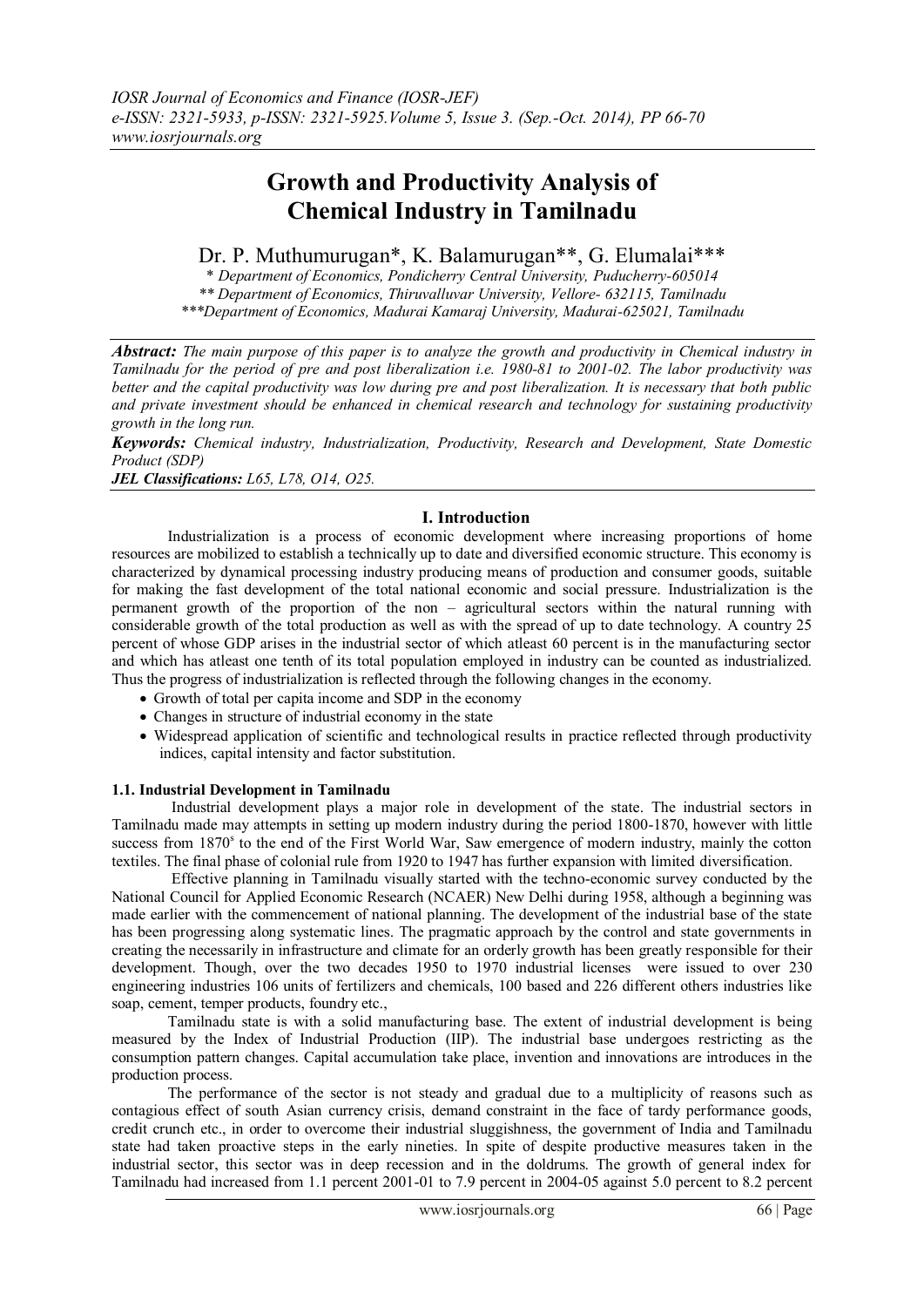at the national level. Hence the present paper has been made an attempt to analyze the growth and productivity in chemical industry in Tamilnadu.

# **II. Objectives**

The present paper attempts to describe about the growth and productivity performance of Chemical industry in Tamilnadu during 1980-81 to 2001-02. The specific objectives of the study are.

- 1. To confer the trend and growth of chemical industry in Tamilnadu.
- 2. To analyze the productivity performance of chemical industry in Tamilnadu.

#### **III. Literature Review**

A survey of available literature reveals the fact that studies under taken in the area of chemical industry of Tamilnadu are limited in number most of the available study in chemical industry of Tamilnadu have been under taken in recent years.

Ahluwaliah (1991) has attempted to explain the inter industry differences in Total Factor Productivity Growth (TFPG) in 62 industry groups for the period 1960 to 1986. The study analyzed TFPG on output growth along with other factors like the degree of import substitution and capital intensity growth.

Dolakia and Dholakiya (1994) examined the total factor productivity growth in Indian manufacturing. The study mainly focused on total factor productivity growth in the manufacturing industry in India. The empirical result of the study the authors considered the double deflation method is feasible with complete disaggregation available, the possibility of negative 'real' value added still remains.

Balakrishnan and Pushpangadan (1995) pointed out the total factor-productivity growth in manufacturing industry. In the study they argued that appropriate measurement of value added at constant prices is a prerequisite for the estimation of productivity. The study observed that the measurement of value added has implications for the estimated growth of TFP. Finally they concluded that there was so little reform in the 80s the claim that there was improvement in productivity during this period needs to be better understood.

Sampathkumar.T (2006) has studied productivity in Indian chemical sector an intra sectoral analysis. It has divided the study period into two phases were pee reform period (1980-81 to 1990-91) and post reform period (1991-92 to 2001-2002) such as a classification of period was essential to find the impact of economic reforms on the improvements of the total productivity. The study has been estimated the trend in growth of total productivity of Indian chemical industry at the sub-sectoral level and the study sources took from ASI and RBI publications. The study also estimates TFP using Tran slog model. The result showed that TFPG of drugs and pharmaceutical paints and varnishes Basic chemical and dyes and dyestuff industries are better in the period of post reform as the change is significance and the decline in extent of negative productivity growth. It suggested that while making policy decisions based on aggregates, the consideration of intra-sectoral variation would provide more decisions that are valuable.

Ray (2012) examined the determinants of total factor productivity growth in selected manufacturing industries in India. The study period was covered a 25 years during 1979-80 to 2003-04 with seven Indian manufacturing industries namely, Cement, Aluminum, Glass, Fertilizer, Paper and pulp products, Iron & Steel, Chemical etc. In this study divided the period in to two phases as pre-reform period (1979-80 to 1991-92) and post-reform period (1991-92 to 2003-04), sub-division of period being taken logically as such to assess conveniently the impact of liberalization. The result of the study was an individual sector reveals that export is a negative determinant of total factor productivity growth in most of the energy intensive industries in India.

# **IV. Methodology and Database**

This paper entirely based on secondary data obtained from Annual Survey of Industries (ASI), Ministry of Statistical Programme Implementation (MoSPI), Central Statistical Organization (CSO), Tamilnadu Statistical Hand book etc. The study has been covered 22 years from 1980-81 to 2001-02. It has witnessed the different industrial policy implementations in India and to identify the effect of liberalization policy. The total study period is divided into two sub-periods such as:

- Period-I (1980-81 to 1990-91)-------------------Pre-Liberalization
- Period-II (1991-92 to 2001-02)-------------Post-Liberalization

The growth performance has been discussed by taking into consideration of selected variables. All the value factors used in the study was deflated by suitable price index. For analyze the trend used by linear growth rate. To analyze the factor productivity calculated to discuss the performance of productivity in chemical industry in Tamilnadu. To standardize the data, the initial year of the study is taken as the base year. Thus all the value factors were deflated by suitable price index based on 1993-94=100.In order to construct the price indices based on 1980-81, Splicing index were used to convert the different base indices into a continuous series of a single base year. After that the base year was shifted to 1993-94 base price indexes.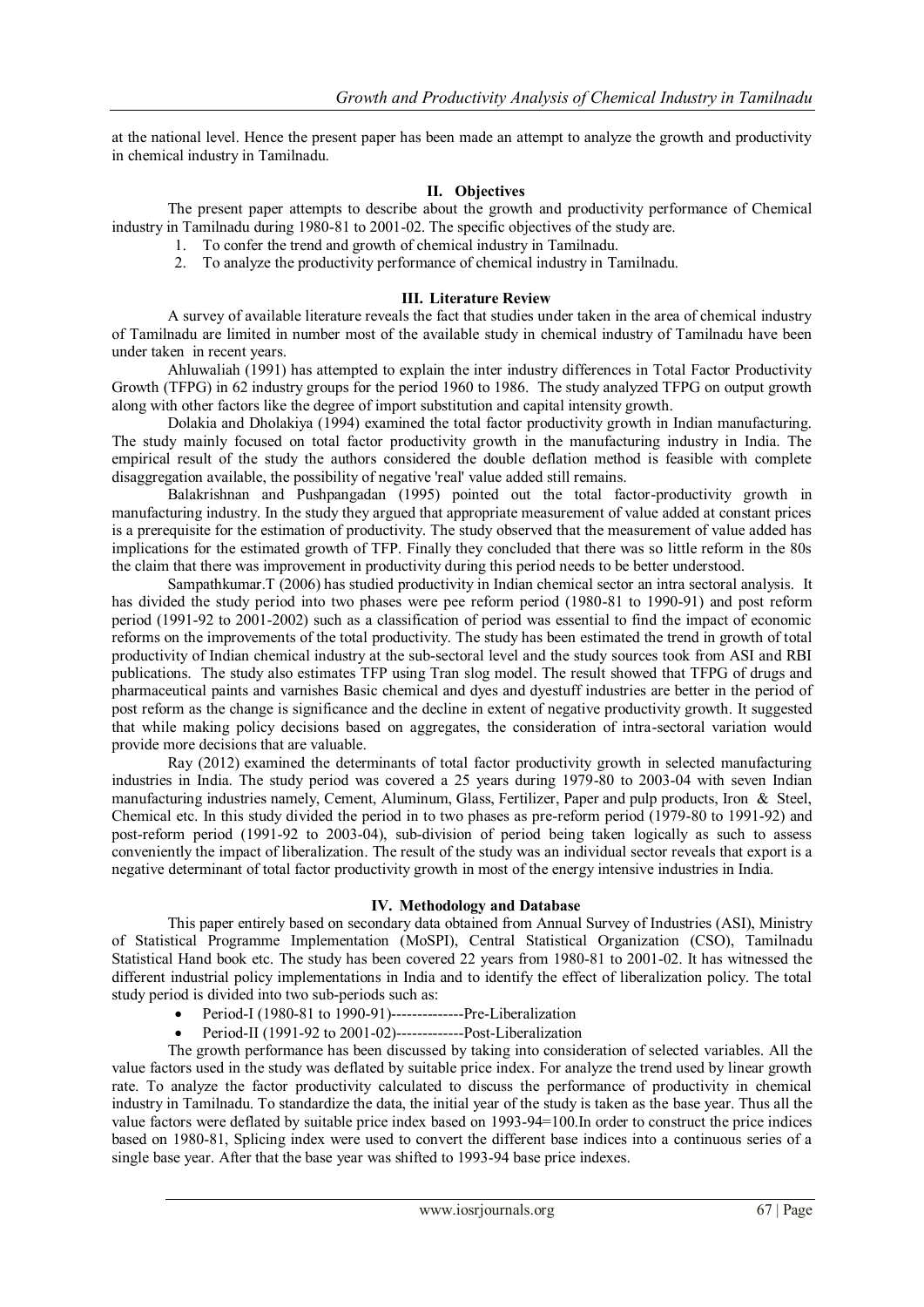# **V. Analysis of Data**

There are many contributing factors in the improvement of any industry, Structure size, composition; Labour strength and capital are the important factors mention a few, before analyzing the efficiency or relative efficiency of the inputs in the production process. It would be a worthwhile attempt to analyze the growth and structure of the chemical industry in Tamilnadu.

| SI.<br>No.     | <b>Variables</b>     | Pre-<br>Liberalization<br>period | Post-<br>Liberalization<br>period | Overall period |
|----------------|----------------------|----------------------------------|-----------------------------------|----------------|
|                | No. Of Factories     | 3.64                             | 5.53                              | 7.46           |
| ∍              | Total person engaged | 3.89                             | 2.96                              | 5.12           |
|                | Total emoluments     | 7.14                             | 5.31                              | 8.06           |
| $\overline{4}$ | Gross value Added    | 9.21                             | 10.99                             | 13.79          |
|                | Fixed Capital        | 27.67                            | 29.39                             | 58.00          |

| Table: 1                                             |  |  |  |
|------------------------------------------------------|--|--|--|
| Linear growth rate of Chemical industry in Tamilnadu |  |  |  |

Source: *Author's Calculation*

The table.1 reveals that the growth rate of chemical industry in Tamilnadu during the period 1980-81 to 2001-02. The growth rate of selected variable at constant price shows that during period except total emoluments and total person engaged all other variables shows increasing growth rate.



**Figure: 1 Linear growth rate of Chemical industry in Tamilnadu**

Among the increasing growth rate variables is number of factories and fixed capital have shown an impressive performance. Thus it is concluded that growth performance of chemical industries was relatively satisfactory during post liberalization period (1991-92 to 2001-02).

Moreover the Table 1 reveals that number of persons engaged in Chemical industry has delivered during post liberalization period. The improvement in the Gross value added during Post-liberalization period may be due to increase in the fixed capital in this period.

Table.2.Shows that the labour productivity of chemical industry has increased from 0.61 in 1980-81 to 1.08 in 2001-02.It reached its peals at 1.08 in 1999-2000. During pre liberalization period, labour productivity of Tamilnadu chemical industry declined from 0.61 to 0.56 from 1980-81 to 1990-91.

During post-liberalization the labour productivity of Tamilnadu chemical industry has increased from 0.81 to 1.08.The labour productivity of Tamilnadu chemical industry increased from 0.61 to 1.08 in 1980-81 to 2001-02.The labour productivity increased in after liberalization period from 0.81 to 1.0.The labour productivity of chemical industry in Tamilnadu reached its peak 1.59 in 2001-02. **Table.2**

| Labor and Capital productivity during 1980-81 to 2001-02 |         |                        |                             |  |  |
|----------------------------------------------------------|---------|------------------------|-----------------------------|--|--|
|                                                          | Year    | Labour<br>Productivity | <b>Capital Productivity</b> |  |  |
|                                                          | 1980-81 | 0.61                   | 0.85                        |  |  |
|                                                          | 1981-82 | 0.66                   |                             |  |  |
|                                                          | 1982-83 | 0.78                   | 1.06                        |  |  |
| <b>Pre-Liberalization</b>                                | 1983-84 | 0.83                   | 0.99                        |  |  |
| period                                                   | 1984-85 | 0.69                   | 0.69                        |  |  |
|                                                          | 1985-86 | 0.73                   | 0.77                        |  |  |
|                                                          | 1986-87 | 0.61                   | 0.45                        |  |  |
|                                                          | 1987-88 | 0.62                   | 0.42                        |  |  |
|                                                          | 1988-89 | 0.97                   | 0.64                        |  |  |
|                                                          | 1989-90 | 0.73                   | 0.42                        |  |  |

| ******* |  |                                                          |  |  |  |  |  |
|---------|--|----------------------------------------------------------|--|--|--|--|--|
|         |  | Labor and Capital productivity during 1980-81 to 2001-02 |  |  |  |  |  |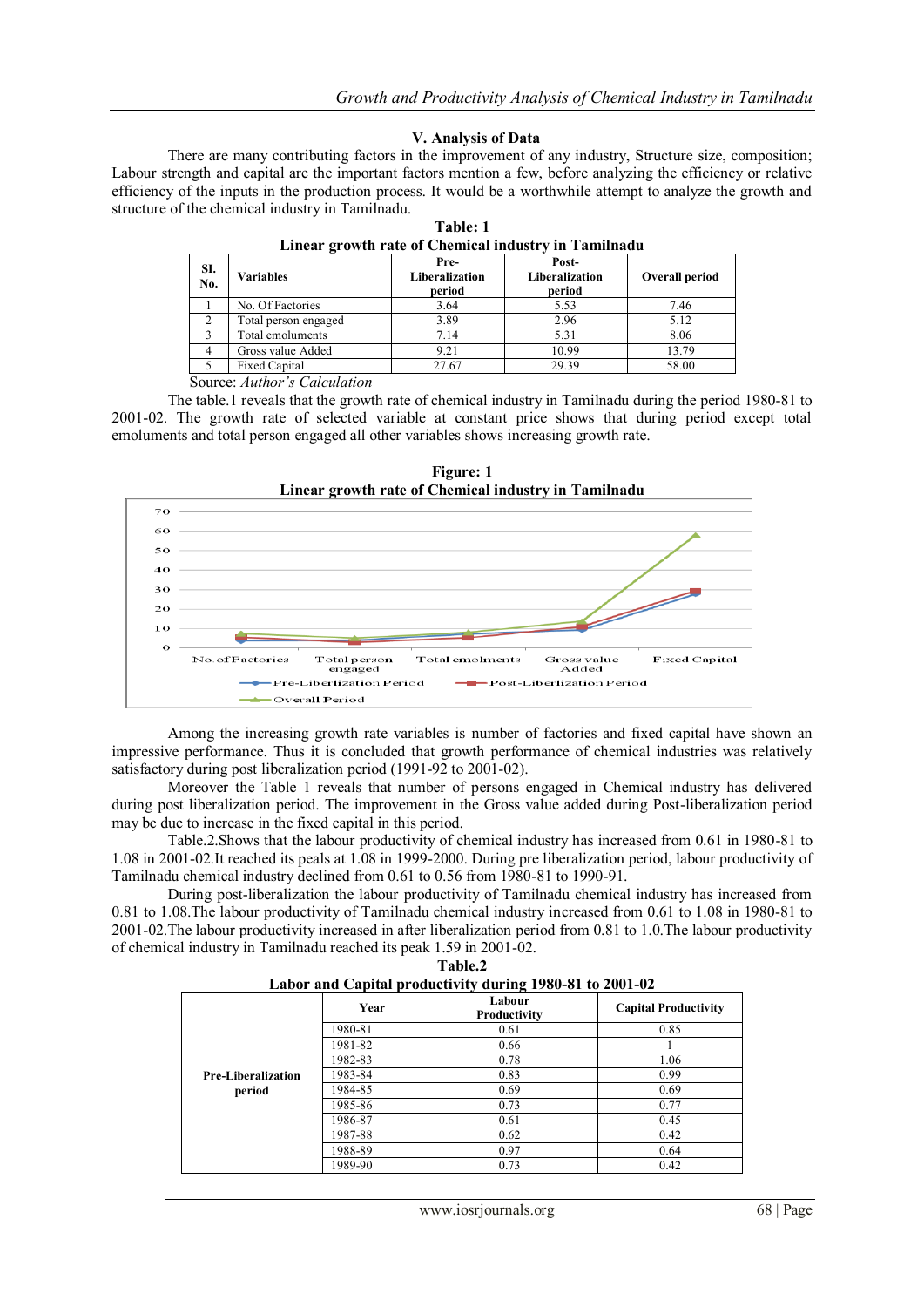|                            | 1990-91   | 1.03 | 0.56 |
|----------------------------|-----------|------|------|
|                            | 1991-92   | 0.7  | 0.4  |
|                            | 1992-93   | 0.84 | 0.39 |
|                            | 1993-94   | 0.98 | 0.4  |
|                            | 1994-95   | 0.91 | 0.35 |
|                            | 1995-96   | 0.9  | 0.31 |
| <b>Post-Liberalization</b> | 1996-97   | 0.74 | 0.2  |
| period                     | 1997-98   | 1.12 | 0.27 |
|                            | 1998-99   | 1.59 | 0.39 |
|                            | 1999-2000 | 1.16 | 0.25 |
|                            | 2000-01   | 1.08 | 0.22 |
|                            | 2001-02   | 0.98 | 0.33 |

Source: *Author's Calculation*





**Figure: 3 Labor and Capital productivity Post- Liberalization period**



Also the table.2 reveals that the capital productivity of Tamilnadu Chemical industry has declined from 0.85 to 0.22 during 1980-81 to 2001-02. It is very low performance for capital productivity in Tamilnadu during pre liberalization period in post liberalization period also the capital productivity has declined from 0.49 and 0.22. The performance of capital productivity was low both during pre liberalization and post liberalization period.

# **VI. Findings and Conclusion**

The following major findings and conclusions are emerged from the analysis of growth and productivity in Chemical industry in Tamilnadu during 1980-81 to 2001-02:

- **Tamilnadu chemical industry witnessed a growth rate of 7.46 percent in Number of factories, 5.12** percent per in Total persons engaged, 8.06 percent in Total emoluments, 13.79 percent in Gross Value Added (GVA) and Fixed capital for 58 percent during the period 1980-81 to 2001-02.
- While compared with the two sub-periods, there was higher growth rate GVA, Fixed capital growth rate, Number of factories, Total emolument and lower growth rate of Total person engaged a post liberalization period than the pre liberalization period.
- $\ddot{\phantom{1}}$  Labour productivity of Tamilnadu chemical industry rose from 0.61 to 1.03 per cent during pre liberalization period. During post liberalization period, the labour productivity increased from 0.81 to 1.08 per cent.